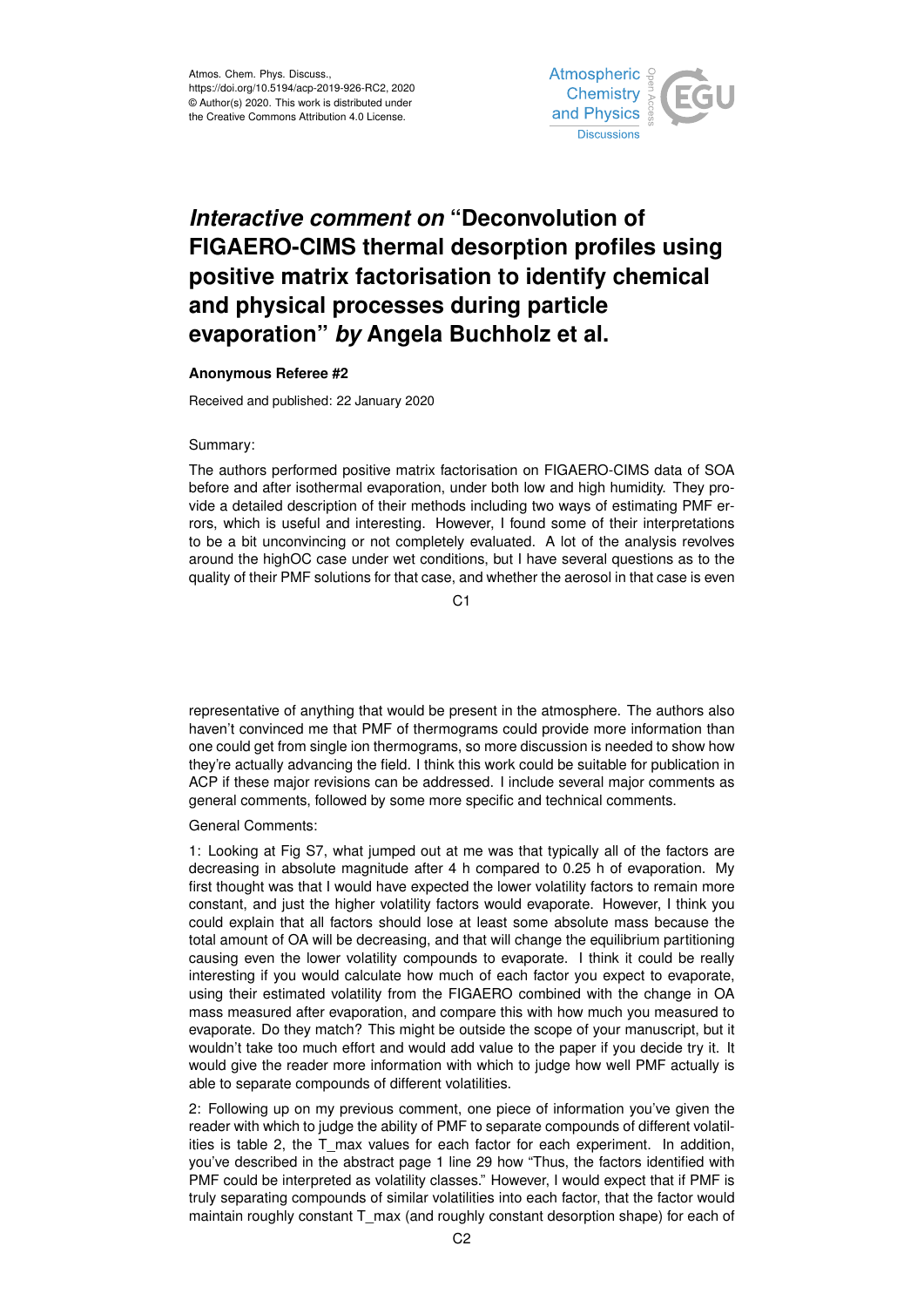the dry and wet experiments at both evaporation times. I would say that your factors for the lowOC and mediumOC cases maintain roughly the same T\_max and shape across all wet/dry and 0.25,4 h cases. The only thing that changes is the magnitudes of the factors. This appears to be supporting evidence of the argument that PMF is separating compounds successfully by volatility. But for the highOC case, it doesn't appear to be successfully separating the volatility factors. The T\_max for most of the factors changes substantially between dry and wet cases and after evaporation. This suggests to me that the factors are somewhat blended together. Another thing that leads me to that conclusion is that a lot of the mass gets shifted to the background HB1 factor during the wet,4h case, whereas the HB1 factor was much lower during other highOC cases. A background factor shouldn't change like that from case to case. I don't doubt that it is likely to be aqueous chemistry causing these changes in the PMF factors, but you haven't convinced me that PMF is giving you real and useful information about the process, particularly for the highOC/wet case which you're using as evidence of aqueous chemical changes. Maybe you need to revisit your PMF methods and see if you can find a 'better' solution, otherwise please explain your interpretation of the chosen factors in context of the points I've raised here.

3: You have demonstrated that PMF can be useful for pulling out background/contamination signals from thermograms, and also that higher volatility factors evaporate preferentially over lower volatility factors (though you could also say the same using just T\_max of total signal). But, I'm not sure I see much discussion of which scientific insights you're gaining by doing PMF on thermograms. E.g., PMF on aerosol mass spectrometer (AMS) data can be used for general source apportionment. All of your aerosol comes from the same source in this particular experiment, but is there any information gained through PMF that could indicate anything about the aerosol formation/evaporation process? Are there factors that can be used as tracers for aqueous chemistry, that could be searched for in ambient datasets? Please expand on how you are making specific scientific advances using thermogram PMF that we can't get using other non-PMF methods.

C3

4: The highOC/wet case that you're using as evidence for aqueous chemistry is a particular case, in that the aerosol you're producing using the OFR is highly oxidized, and that oxidation happened much faster (and possibly through differing chemical pathways) than would happen in the real atmosphere. Thus, the specific molecules that comprise the aerosol are probably not representative of anything you'd get in the atmosphere. So, while the wet cases for lowOC and mediumOC illustrate that the diffusion limitation to evaporation is decreased in aqueous aerosol, you are suggesting that aqueous chemistry doesn't happen much except for the highOC aerosol, which may no longer be relevant for the atmosphere. Can you add some discussion of how your results relate to atmospheric aerosol?

Specific Comments:

Pg. 4 Ln. 9: Which size particles were you selecting in the nano-DMA? Also, it would be useful to mention to flow rates of your sheath and sample flows in the DMA, the ratio of which will determine just how quasi-monodisperse your selected particles become.

Pg. 4 Ln. 13: You have already assigned the acronym OFR, so you should avoid writing out the words oxidative flow reactor hereafter.

Pg. 4 Ln. 17: I assume the 0.25 h evap time for fresh particles is due to the collection time on the filter? Please make this clear, as it may confuse readers unfamiliar with FI-GAERO operation, and they may wonder why you didn't sample fresh particles without a 15 min delay.

Pg. 11 Ln. 20: Have you considered summing the LB1, LC1 and LC2 factors together? It could be that PMF is splitting up the background factor before pulling out the last of the V-type factors, so you could just recombine the split background factors.

Pg. 13 Ln. 1: How have you taken into account the effect of the stainless steel RTC walls on changes in VFR? Could there have been different wall effects during dry vs. wet conditions, i.e., different uptake coefficients to the wall surface? When it's humid